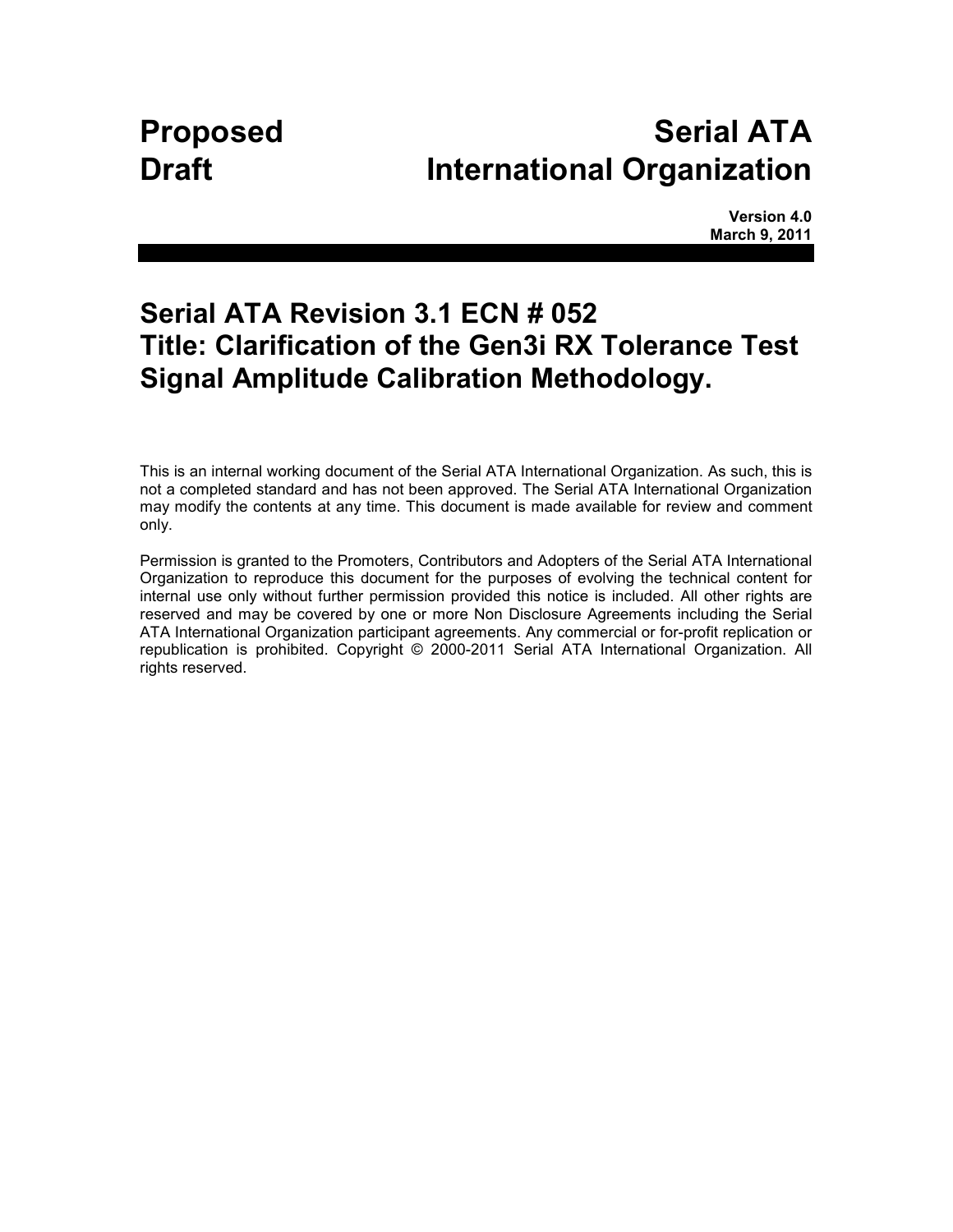This Draft Specification is NOT the final version of the Specification and is subject to change without notice. A modified, final version of this Specification ("Final Specification") when approved by the Promoters will be made available for download at this Web Site: http://www.sata-io.org.

THIS DRAFT SPECIFICATION IS PROVIDED "AS IS" WITH NO WARRANTIES WHATSOEVER, INCLUDING ANY WARRANTY OF MERCHANTABILITY, NON-INFRINGEMENT, FITNESS FOR ANY PARTICULAR PURPOSE OR ANY WARRANTY OTHERWISE ARISING OUT OF ANY PROPOSAL, SPECIFICATION, OR SAMPLE. Except for the right to download for internal review, no license, express or implied, by estopple or otherwise, to any intellectual property rights is granted or intended hereunder.

THE PROMOTERS DISCLAIM ALL LIABILITY, INCLUDING LIABILITY FOR INFRINGEMENT OF ANY PROPRIETARY RIGHTS, RELATING TO USE OF INFORMATION IN THIS DRAFT SPECIFICATION. THE PROMOTERS DO NOT WARRANT OR REPRESENT THAT SUCH USE WILL NOT INFRINGE SUCH RIGHTS.

THIS DOCUMENT IS AN INTERMEDIATE DRAFT FOR COMMENT ONLY AND IS SUBJECT TO CHANGE WITHOUT NOTICE.

\* Other brands and names are the property of their respective owners.

Copyright © 2000-2011 Serial ATA International Organization. All rights reserved.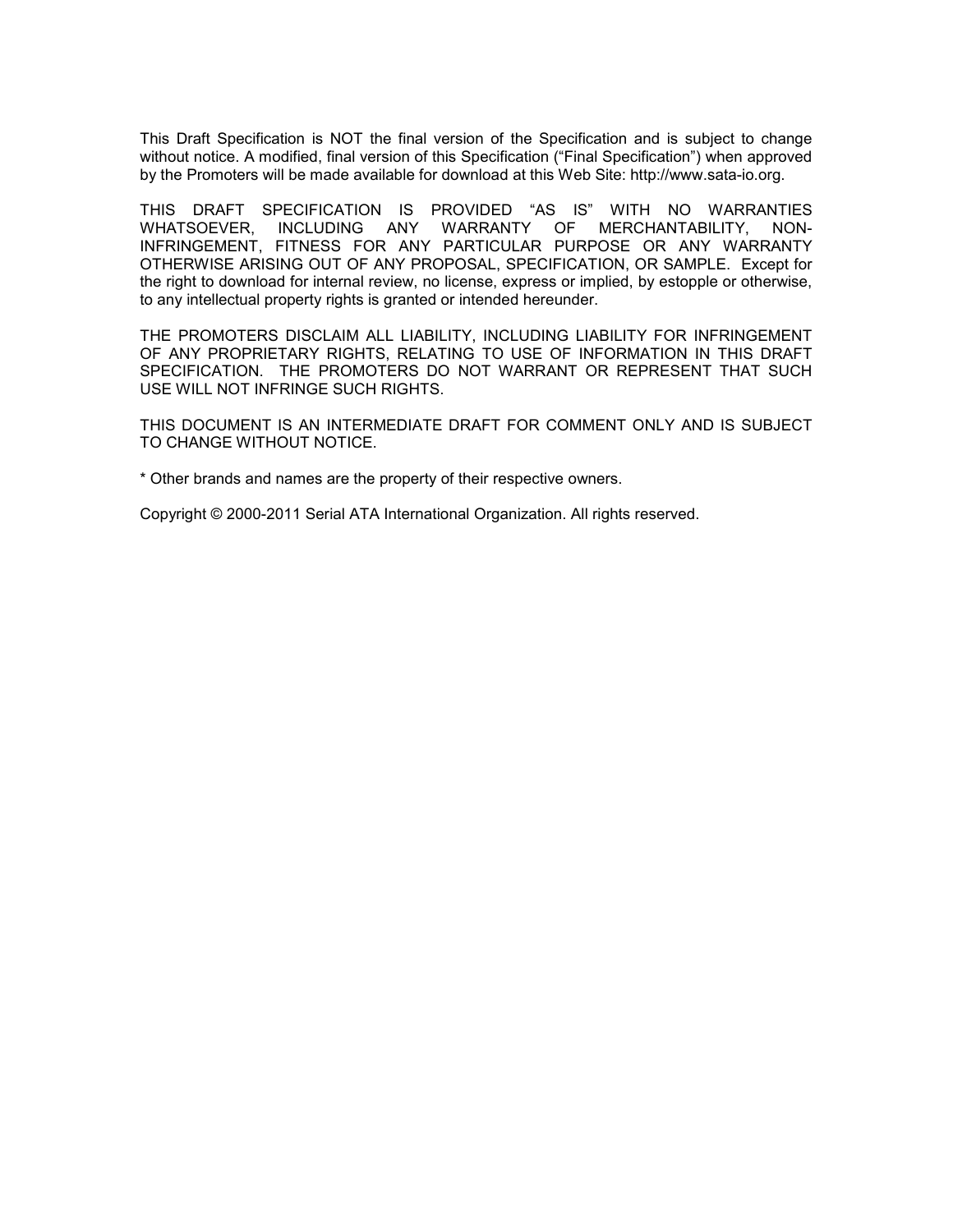### **Author Information**

| Name<br><b>Author</b> |                                            | address                       |
|-----------------------|--------------------------------------------|-------------------------------|
| Hill<br>John          | <b>Inc</b><br>l Microelectronics<br>onics. | <br>.hill@r<br>st.com<br>lohr |

## **Workgroup Chair Information**

| Workgroup (Phy, Digital,<br>etc | <b>Chairperson Name</b> | <b>Email address</b> |
|---------------------------------|-------------------------|----------------------|
| Phy WG                          | Chuck Hill              | cphill@altaeng.com   |

### **Document History**

| Version | <b>Date</b> | <b>Comments</b>                                                              |
|---------|-------------|------------------------------------------------------------------------------|
| 1.0     | 28 Feb 2011 | Initial release.                                                             |
| 2.0     | 1 Mar 2011  | Rewrite all sections                                                         |
| 3.0     | 4 Mar 2011  | Update background section sentence after Mar. 2 <sup>nd</sup> PHY WG review. |
| 4.0     | 9 Mar 2011  | Added ECN Number 052                                                         |
|         |             |                                                                              |
|         |             |                                                                              |
|         |             |                                                                              |
|         |             |                                                                              |
|         |             |                                                                              |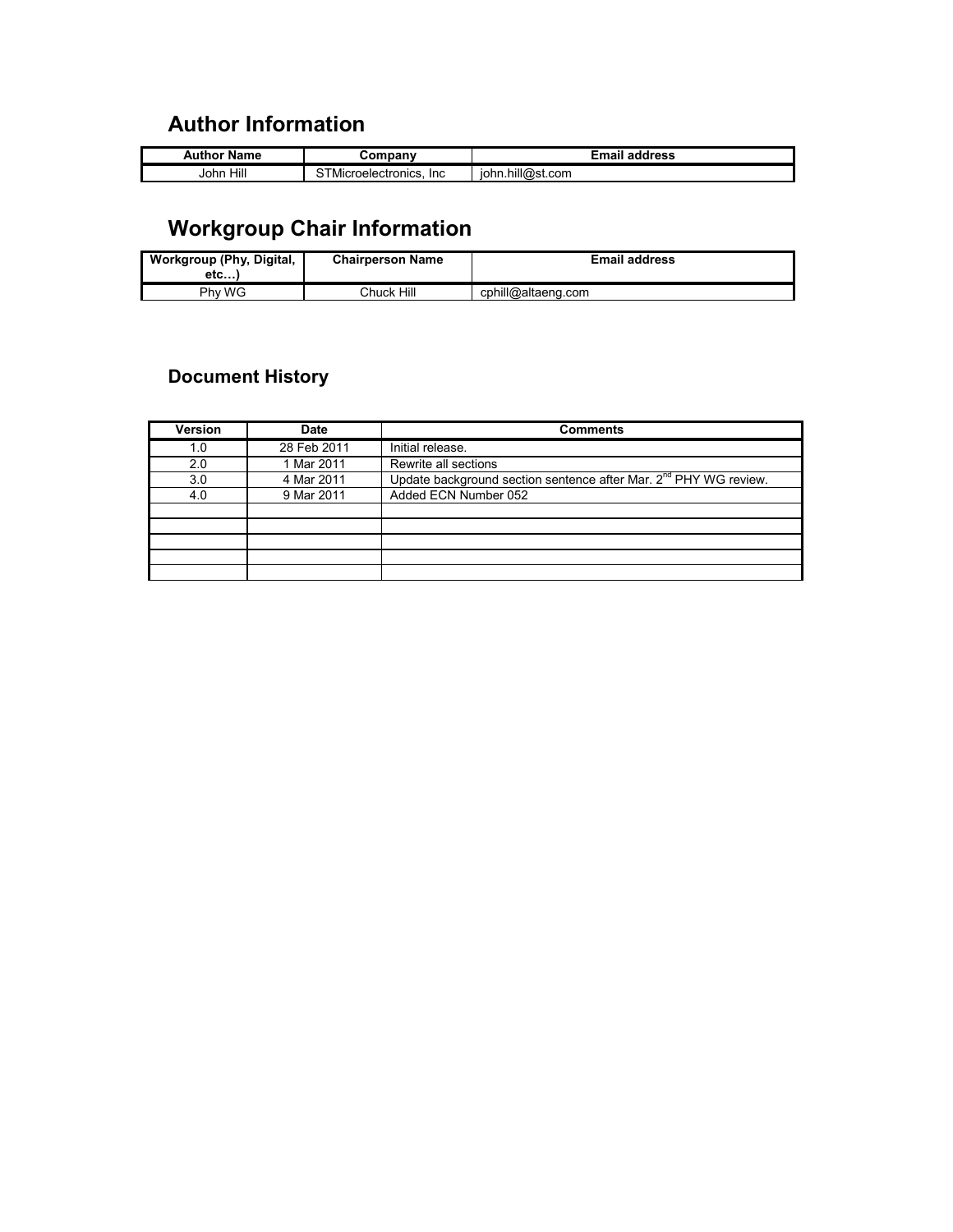#### **1 Introduction**

#### **1.1 Problem Statement**

For Gen3i Receiver Tolerance testing, the specification is not clear if added jitter components are present in the test signal, when calibrating to the Minimum Amplitude through the Gen3i CIC.

#### **1.2 Solution Summary**

The solution is to clarify the specification such that it will not be interpreted by various labs in multiple ways, such that correlation between labs and interoperability is improved.

#### **1.3 Background (optional)**

This data is taken using the Minimum Amplitude methodology change incorporated in ECN 50. (4-sigma Eye Height) These are Gen3 LBP Eye Diagrams measured after the Gen3i CIC at the RX Tolerance calibration plane. The amplitude of the pattern generator was first adjusted to get an Eye Ht. close to 240 mV with no jitter added, other than what the CIC adds. The rise time of pattern generator had been previously set to 70 ps 20-80% using a LFTP pattern, as specified for Gen3i rise time measurements.



The first Eye Diagram is shown with no Jitter added to the RX Tolerance test signal:

Reported EYE HT = **242 mV**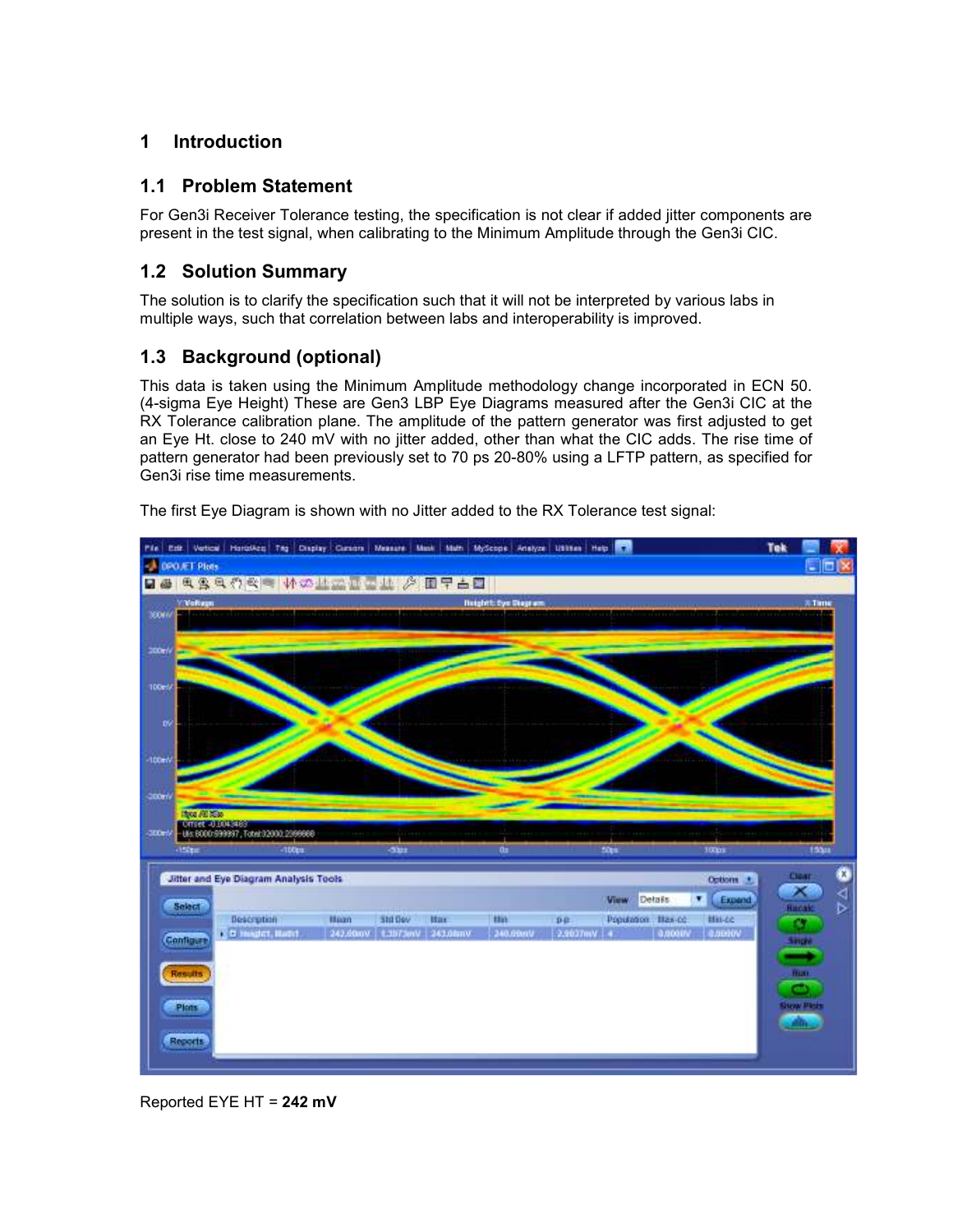No signal path or settings are changed. Only pattern generator RJ and PJ (35 MHz in this case) are added to obtain  $TJ = 0.60$  UI pp as the Gen3i RX Tolerance Test specifies.

A second Eye Diagram is now shown with 0.6 UI pp Total Jitter applied, as per the Gen3i Receiver tolerance test signal requirements:



Reported EYE HT = **198 mV**

The reported eye height is reduced by 18.2 % when the jitter is added to the test signal. To compensate for this reduction, the amplitude of the pattern generator would need to increase.

When calibrating the minimum amplitude with this method, the actual amplitude of the test signal will be about 22% higher if it is calibrated with the jitter sources active versus when the jitter is inactive.

This shows that it is important to clearly state in the specification if the test jitter is active or not when the amplitude is calibrated.

The original intent of the released Gen3i specification was to calibrate the amplitude at the calibration plane with all test jitter sources active. This ECN clarifies that condition.

Note that ECN50 also specifies an "Explicit" clock or a "Mean" clock (Constant frequency) for the RX Tolerance test signal calibration. This method does not work if SSC is active on the test signal. (No tracking) The minimum amplitude must be calibrated with SSC off.